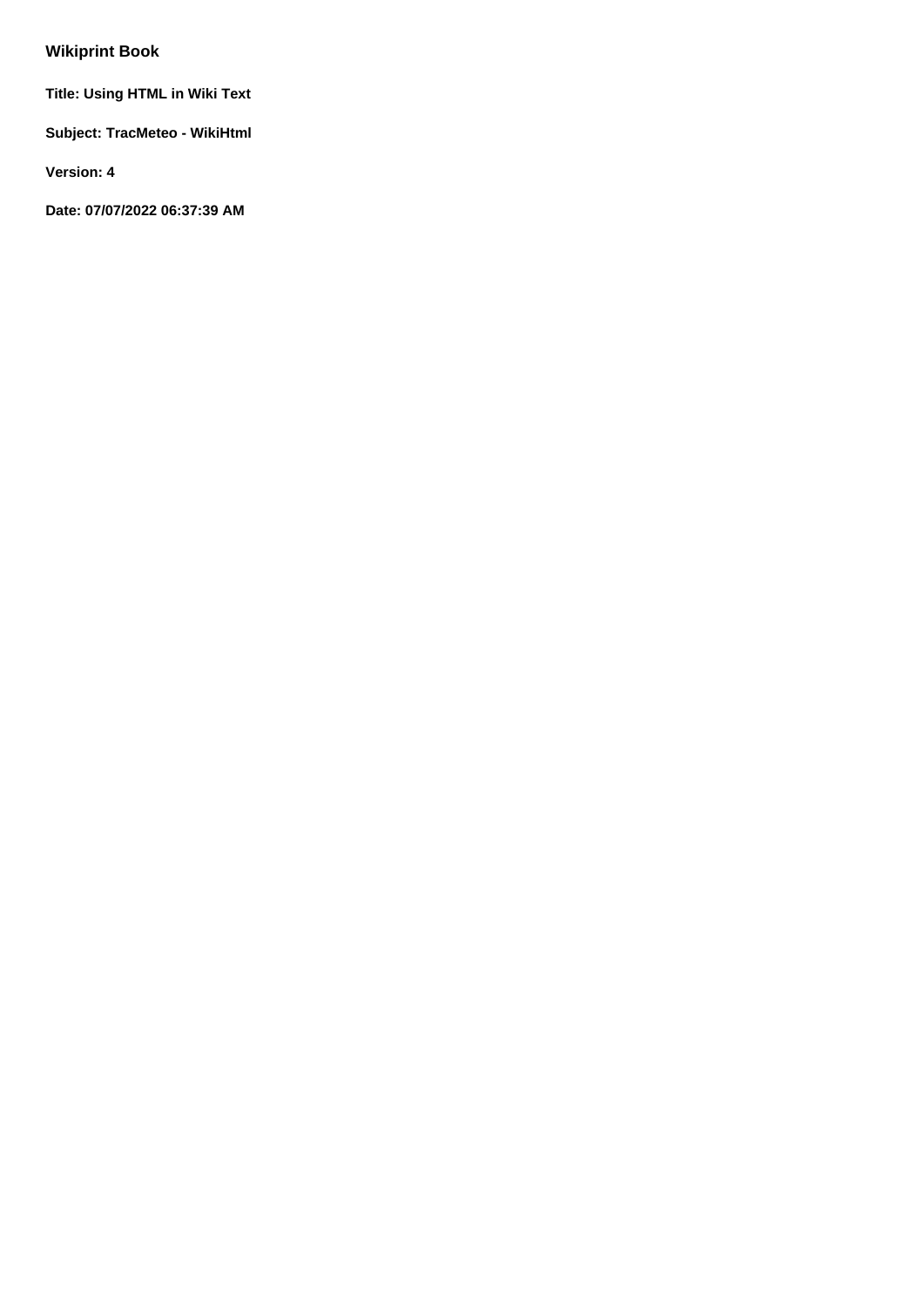## **Table of Contents**

| Using HTML in Wiki Text                            |   |
|----------------------------------------------------|---|
| How to use #!html                                  | c |
| How to use #!div and #!span                        | c |
| How to use #!td and other table related processors |   |
| <b>HTML</b> comments                               |   |
| More Information                                   |   |
|                                                    |   |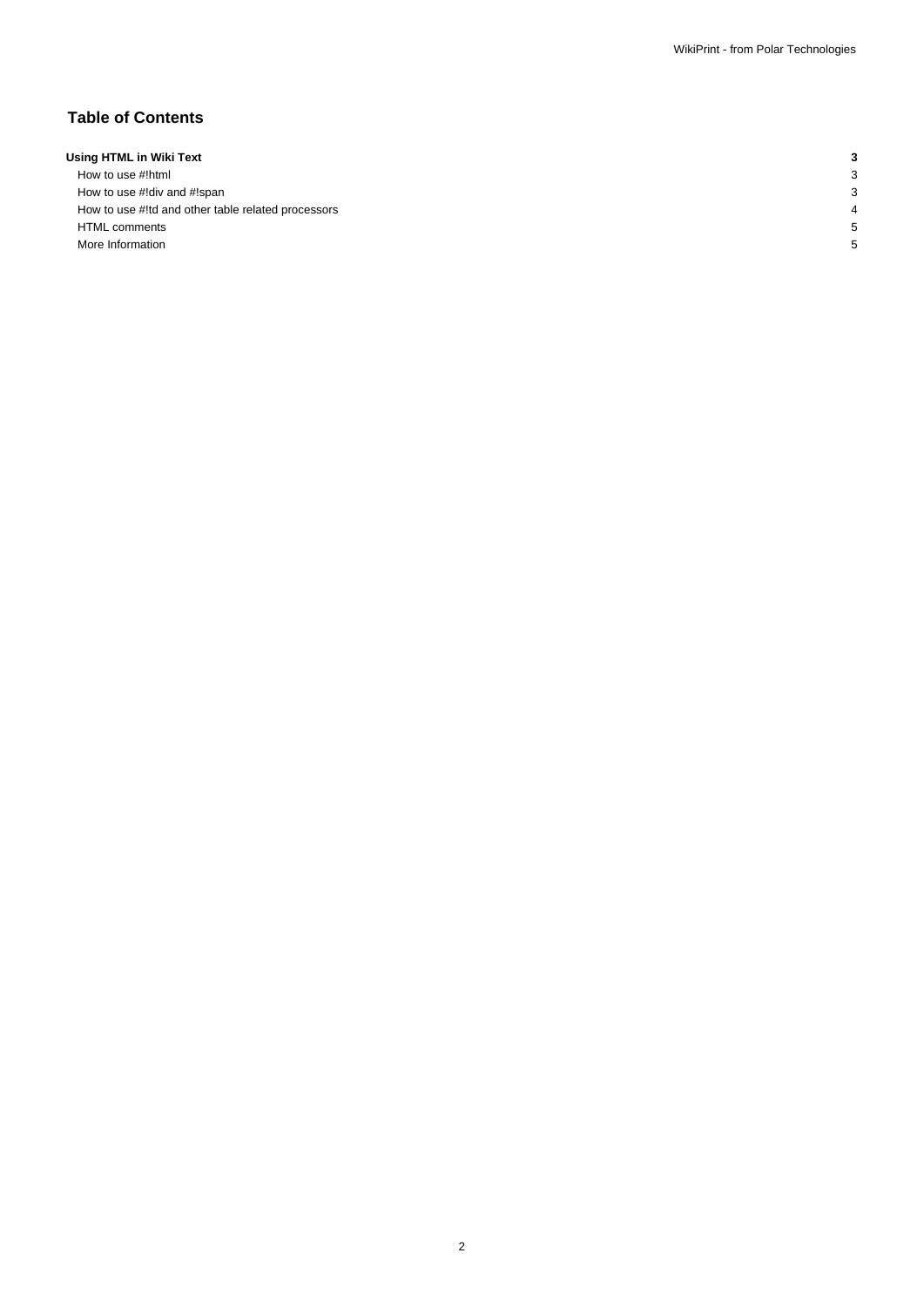# **Using HTML in Wiki Text**

Trac supports inserting HTML into any wiki context, accomplished using the #!html [WikiProcessor](https://meteo.unican.es/trac/wiki/WikiProcessors).

However a constraint is that this HTML has to be well-formed. In particular you can't insert a start tag in an #!html block, resume normal wiki text and insert the corresponding end tag in a second #!html block.

Fortunately, for creating styled <div>s, <span>s or even complex tables containing arbitrary Wiki text, there's a powerful alternative: use of dedicated #!div, #!span and #!table, #!tr, #!td and #!th blocks.

Those Wiki processors are built-in, and does not require installing any additional packages.

#### **How to use #!html**

To inform the wiki engine that a block of text should be treated as HTML, use the html processor.

| Wiki Markup                                                                                          | Display          |
|------------------------------------------------------------------------------------------------------|------------------|
| {{{<br>$ $ #!html<br><h1 style="text-align: right; color: blue">HTML Test</h1><br>$\vert\vert$ } } ] | <b>HTML Test</b> |

Note that Trac sanitizes your HTML code before displaying it. That means that if you try to use potentially dangerous constructs such as Javascript event handlers, those will be removed from the output.

Since 0.11, the filtering is done by Genshi, and as such, the produced output will be a well-formed fragment of HTML. As noted above in the introduction, this mean that you can no longer use two HTML blocks, one for opening a <div>, the second for closing it, in order to wrap arbitrary wiki text. The new way to wrap any wiki content inside a <div> is to use the #!div Wiki processor.

#### **How to use #!div and #!span**

| Wiki Markup                                                                                                                                                                                                                                                                                                                                                                                                                                                                                                                                                                                                                                                                                                                                                                                                                                                                                                                                                                                                                                                 | <b>Display</b>                                                                                                                                                                                                                                                                                                                                                                                                                                                                                                                                               |
|-------------------------------------------------------------------------------------------------------------------------------------------------------------------------------------------------------------------------------------------------------------------------------------------------------------------------------------------------------------------------------------------------------------------------------------------------------------------------------------------------------------------------------------------------------------------------------------------------------------------------------------------------------------------------------------------------------------------------------------------------------------------------------------------------------------------------------------------------------------------------------------------------------------------------------------------------------------------------------------------------------------------------------------------------------------|--------------------------------------------------------------------------------------------------------------------------------------------------------------------------------------------------------------------------------------------------------------------------------------------------------------------------------------------------------------------------------------------------------------------------------------------------------------------------------------------------------------------------------------------------------------|
| $\{\{\}$<br>#!div class="important"<br>**important** is a predefined class.<br>$\{\}$<br>$\{\{\}$<br>#!div style="border: 1pt dotted; margin: 1em"<br>**wikipage** is another predefined class that will<br>be used when no class is specified.<br>$\{\}$<br>$\{\{\}$<br>#!div class="compact" style="border: 1pt dotted; margin: 1em"<br>**compact** is another predefined class reducing<br>the padding within the ' <div>' to a minimum.<br/><math>\{\}</math><br/><math>\{\{\}</math><br/>#!div class="wikipage compact" style="border: 1pt dotted"<br/>Classes can be combined (here **wikipage** and **compact**)<br/>which results in this case in reduced //vertical//<br/>padding but there's still some horizontal space for coping<br/>with headings.<br/><math>\{\}</math><br/><math>\{ \}</math><br/>#!div class="" style="border: 1pt dotted; margin: 1em"<br/>Explicitly specifying no classes is //not// the same<br/>as specifying no class attribute, as this will remove<br/>the //wikipage// default class.<br/><math>\{\}</math></div> | important is a predefined class.<br>wikipage is another predefined class that will be used when<br>no class is specified.<br>compact is another predefined class reducing the padding<br>within the $<$ div> to a minimum.<br>Classes can be combined (here wikipage and compact) which<br>results in this case in reduced vertical padding but there's still<br>some horizontal space for coping with headings.<br>Explicitly specifying no classes is not the same as specifying<br>no class attribute, as this will remove the wikipage default<br>class. |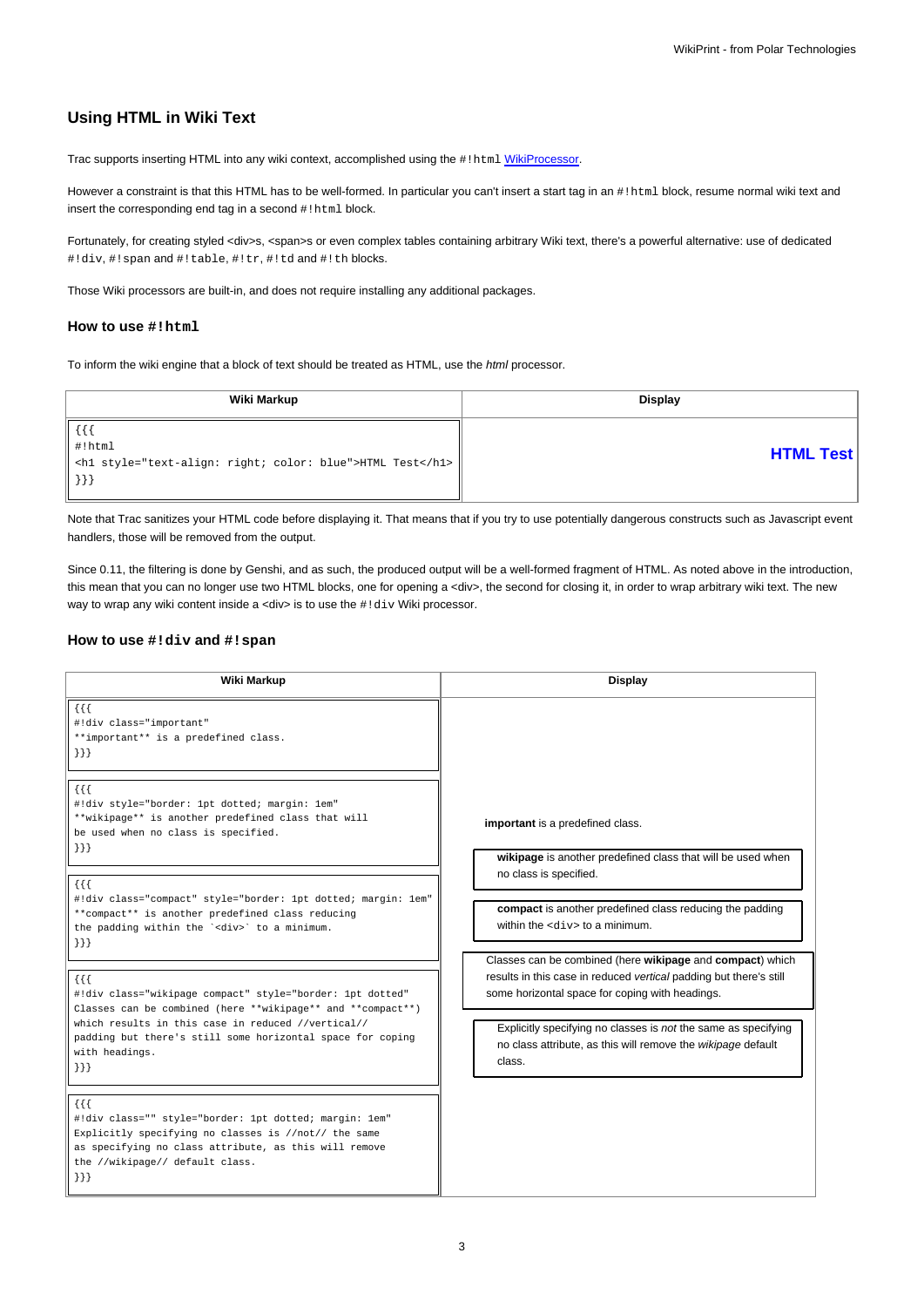Note that the contents of a #!div block are contained in one or more paragraphs, which have a non-zero top and bottom margin. This leads to the top and bottom padding in the example above. To remove the top and bottom margin of the contents, add the compact class to the #!div. Another predefined class besides wikipage and compact is important, which can be used to make a paragraph stand out. Extra CSS classes can be defined via the site/style.css file for example, see [TracInterfaceCustomization#SiteAppearance.](https://meteo.unican.es/trac/wiki/TracInterfaceCustomization#SiteAppearance)

For spans, you should rather use the Macro call syntax:

| Wiki Markup                                                                                   |  |
|-----------------------------------------------------------------------------------------------|--|
| Hello                                                                                         |  |
| [[span(''WORLD'' (click [#anchor here]), style=color: green; font-size: 120%, id=anchor)]]! [ |  |
| <b>Display</b>                                                                                |  |
| Hello WORLD (click here)!                                                                     |  |

### **How to use #!td and other table related processors**

#!td or #!th processors are actually the main ones, for creating table data and header cells, respectively. The other processors #!table and #!tr are not required for introducing a table structure, as #!td and #!th will do this automatically. The |- row separator can be used to start a new row when needed, but some may prefer to use a #!tr block for that, as this introduces a more formal grouping and offers the possibility to use an extra level of indentation. The main purpose of the #!table and #!tr is to give the possibility to specify HTML attributes, like style or valign to these elements.

| <b>Wiki Markup</b>                                        |                                                                       | <b>Display</b>      |
|-----------------------------------------------------------|-----------------------------------------------------------------------|---------------------|
| Simple 2x2 table with rich content:                       | Simple 2x2 table with rich content:                                   |                     |
| $\{\{\{\#! \text{th align=left} \} \} \}$                 |                                                                       |                     |
| - Left                                                    | • Left                                                                | Right<br>$\bullet$  |
| - Header                                                  | • Header                                                              | • Header            |
| $\{$ } } }                                                |                                                                       |                     |
| $\{\{\{\#\text{!th align=left}\}\}\}$                     | $\bullet$ Left                                                        | RightContent        |
| - Right                                                   | • Content                                                             |                     |
| - Header                                                  |                                                                       |                     |
| $\{\}$                                                    | and this can be mixed with pipe-based cells                           |                     |
| ----------------------------------                        | Pick the style the more appropriate to your content                   |                     |
| {{{#!td style="background: #ffd"                          |                                                                       |                     |
| - Left                                                    | See WikiFormatting#Tables for details on the pipe-based table syntax. |                     |
| - Content                                                 |                                                                       |                     |
| $\{\}$                                                    | If one needs to add some attributes to the table itself               |                     |
| {{{#!td style="vertical-align: top"                       |                                                                       |                     |
| !RightContent                                             |                                                                       |                     |
| $\{\}$                                                    | Left header                                                           | <b>Right header</b> |
| __________________________                                | 1.1                                                                   | 1.2                 |
| $  $ and this can be mixed $   \cdot$                     |                                                                       |                     |
| with pipe-based cells                                     | 2.1                                                                   | 2.2                 |
| $\{\{\{\#\} \text{td colspans}$                           |                                                                       |                     |
| Pick the style the more appropriate                       |                                                                       |                     |
| to your content                                           |                                                                       |                     |
|                                                           |                                                                       |                     |
| See WikiFormatting#Tables for details                     |                                                                       |                     |
| on the pipe-based table syntax.                           |                                                                       |                     |
| $\{\}$                                                    |                                                                       |                     |
|                                                           |                                                                       |                     |
| If one needs to add some                                  |                                                                       |                     |
| attributes to the table itself                            |                                                                       |                     |
|                                                           |                                                                       |                     |
| $\{ \{ \}$                                                |                                                                       |                     |
| #!table style="border:none;text-align:center;margin:auto" |                                                                       |                     |
|                                                           |                                                                       |                     |
| {{{#!th style="border: none"<br>Left header               |                                                                       |                     |
| ${}_{\}$ } } }                                            |                                                                       |                     |
| {{{#!th style="border: none"                              |                                                                       |                     |
| Right header                                              |                                                                       |                     |
| ${}_{\{\}\}}$                                             |                                                                       |                     |
| $\{\}$                                                    |                                                                       |                     |
| {{{#!tr ==== style="border: lpx dotted grey"              |                                                                       |                     |
| {{{#!td style="border: none"                              |                                                                       |                     |
| $1\,.1$                                                   |                                                                       |                     |
| ${}_{\{\}\}}$                                             |                                                                       |                     |
| {{{#!td style="border: none"                              |                                                                       |                     |
| 1.2                                                       |                                                                       |                     |
| ${}_{\{\}\}}$                                             |                                                                       |                     |
| ${}}$                                                     |                                                                       |                     |
|                                                           |                                                                       |                     |
| {{{#!td style="border: none"                              |                                                                       |                     |
| 2.1                                                       |                                                                       |                     |
| $\{\}$ }                                                  |                                                                       |                     |
| ${({\{ \#! \text{ td}\}}\$                                |                                                                       |                     |
| 2.2                                                       |                                                                       |                     |
| ${}_{\{\}\}}$                                             |                                                                       |                     |
| ${}_{\{\}\}}$                                             |                                                                       |                     |
| $\{\}$                                                    |                                                                       |                     |
|                                                           |                                                                       |                     |
|                                                           |                                                                       |                     |
|                                                           |                                                                       |                     |